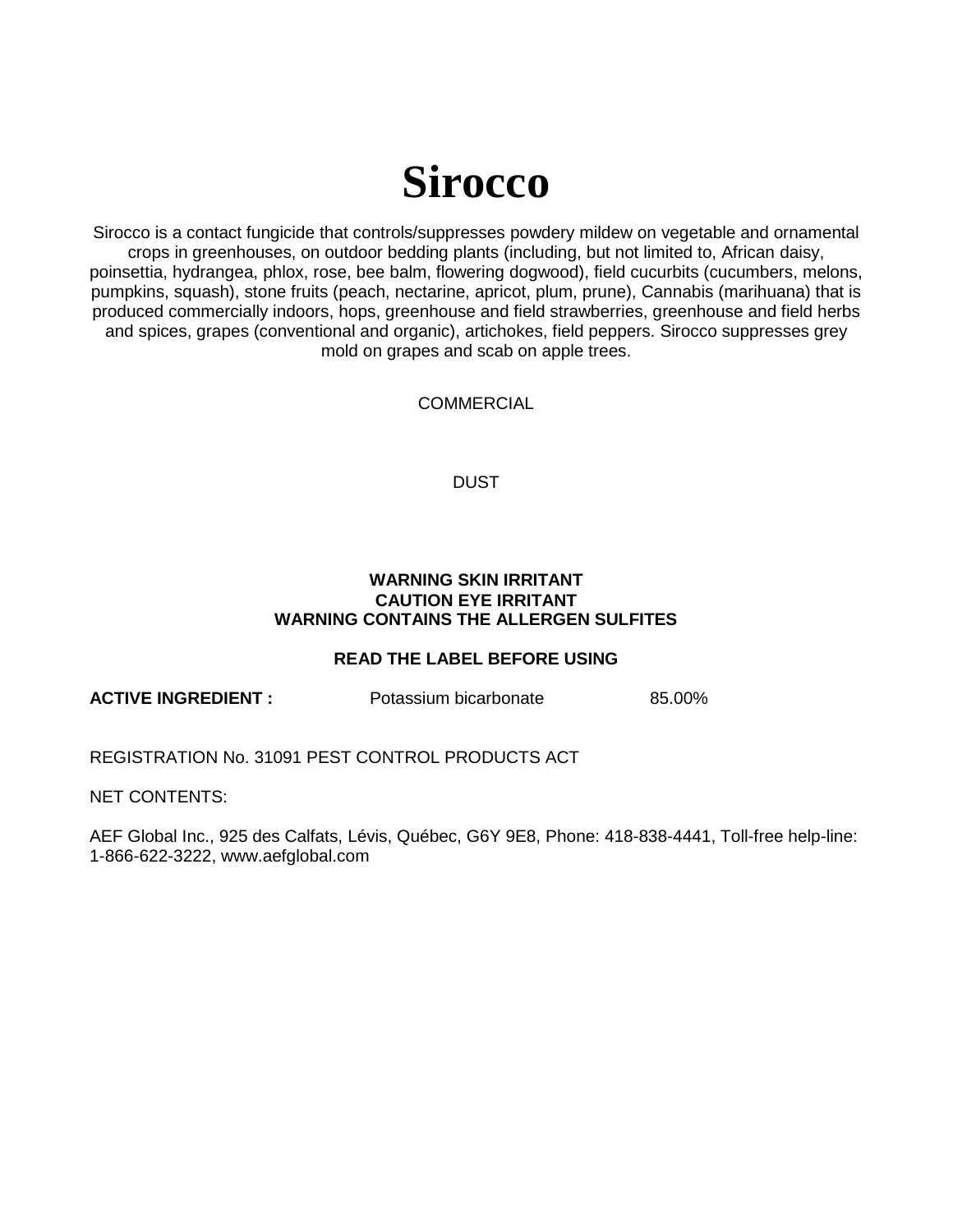**GENERAL INFORMATION :** Sirocco is a contact fungicide that controls/ suppresses Powdery Mildew on vegetable and ornamental crops in greenhouses, suppresses Powdery Mildew on outdoor bedding plants, field cucurbits and stone fruits, Cannabis (marihuana)that is produced commercially indoors, hops, greenhouse and field strawberries, and greenhouse and field herbs and spices and controls powdery mildew on grapes, artichokes and field peppers. Sirocco suppresses grey mold on grapes and scab on apple trees. Sirocco is applied using a sufficient volume of water to insure complete coverage of all stems, foliage and fruit.

#### **IMPORTANT: Read the entire label before using Sirocco.**

**DIRECTIONS FOR USE:** DO NOT allow effluent or runoff containing this product to enter lakes, streams, ponds or other waters. As this pesticide is not registered for the control of pests in aquatic systems, DO NOT use to control aquatic pests. DO NOT contaminate irrigation or drinking water supplies or aquatic habitats by cleaning of equipment or disposal of wastes.

Field sprayer application: DO NOT apply during periods of dead calm. Avoid application of this product when winds are gusty. DO NOT apply with spray droplets smaller than the American Society of Agricultural Engineers (ASAE) medium classification.

Airblast application: DO NOT apply during periods of dead calm. Avoid application of this product when winds are gusty. DO NOT direct spray above plants to be treated. Turn off outward pointing nozzles at row ends and outer rows. DO NOT apply when wind speed is greater than 16 km/h at the application site as measured outside of the treatment area on the upwind side.

DO NOT apply by air.

## **KEEP OUT OF REACH OF CHILDREN**

#### **FIRST AID:**

- INGESTION: Call a poison control centre or doctor immediately for treatment advice. Have person sip a glass of water if able to swallow. Do not induce vomiting unless told to do so by a poison control centre or doctor. Do not give anything by mouth to an unconscious person.
- INHALATION: Move person to fresh air. If person is not breathing, call 911 or an ambulance, then give artificial respiration, preferably mouth-to-mouth if possible. Call a poison control centre or doctor for further treatment advice.
- IF ON SKIN/CLOTHING: Take off contaminated clothing. Rinse skin IMMEDIATELY with plenty of water for 15 – 20 minutes. Call a poison control centre or doctor for treatment advice.
- IF IN EYES: Hold eye open and rinse slowly and gently with water for 15-20 minutes. Remove contact lenses, if present after the first 5 minutes, then continue rinsing eye. Call a poison control centre or doctor for further treatment advice.
- GENERAL: Remove victim to a safe and uncontaminated area. Seek medical attention or contact a poison control centre IMMEDIATELY if irritation occurs and persists or is severe. Take container, label or product name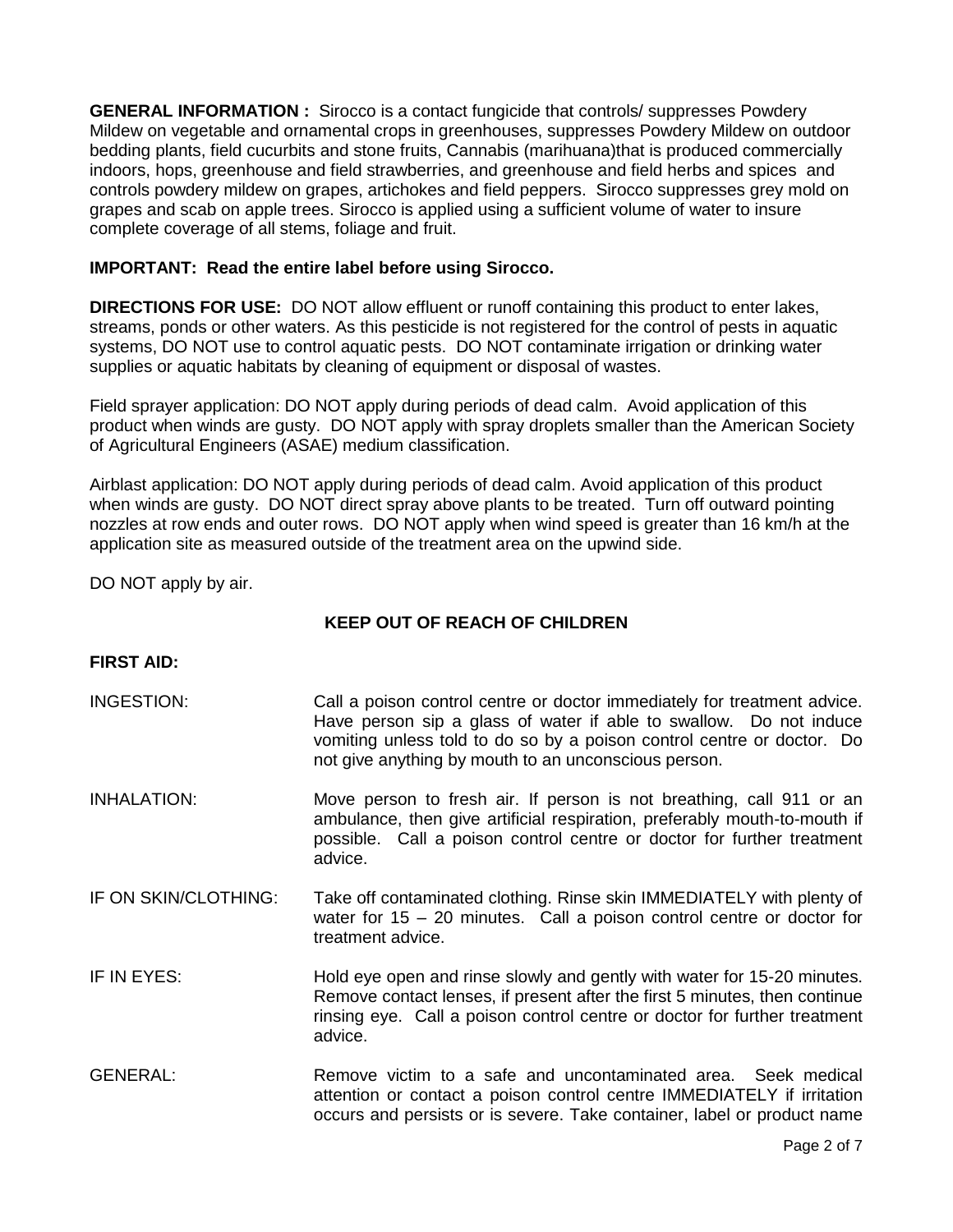and Pest Control Product Registration Number with you when seeking medical attention.

**TOXICOLOGICAL INFORMATION:** Treat symptomatically. There is no need to induce vomiting. Monitor patient until ingested material clears their system.

#### **PRECAUTIONS HAZARDS TO HUMANS AND DOMESTIC ANIMALS**

#### **KEEP OUT OF REACH OF CHILDREN**

**CAUTION**: Avoid contact with eyes. May irritate eyes. Causes skin and mucous membrane irritation. DO NOT get on skin. Avoid breathing dust or spray mist. Only protected workers may be in the area during application. Apply only when potential for drift to areas of human habitation or areas of human activity such as houses, cottages, schools and recreational areas is minimal. Take into consideration wind speed, wind direction, temperature inversions, application equipment and sprayer settings. Do not store near food or feed.

#### **ENVIRONMENTAL HAZARDS**:

To reduce runoff from treated areas into aquatic habitats avoid application to areas with a moderate to steep slope, compacted soil, or clay. Avoid application when heavy rain is forecast. Contamination of aquatic areas as a result of runoff may be reduced by including a vegetative strip between the treated area and the edge of the water body.

**USER SAFETY RECOMMENDATIONS:** Users should: Wash hands before eating, drinking, chewing gum, using tobacco, or using the toilet. Remove clothing immediately if pesticide gets inside. Then thoroughly wash and put on clean clothing.

## **PERSONAL PROTECTIVE EQUIPMENT (PPE)**

Applicators and other handlers must wear appropriate eyewear, waterproof gloves, long-sleeved shirt and pants or coveralls, and footwear with socks.

There is a 4-hour restrictive entry-interval (REI) requirement. Personal protective equipment is required for entry into treated areas that may involve contact with anything that has been treated, such as plants, soil or water. Individuals should wear gloves, long-sleeved shirt and pants or coveralls, and shoes plus socks for any post-application activities.

**MIXING INSTRUCTIONS:** Sirocco must be diluted with water before applying. Carefully measure and mix the recommended amounts of product and water. Fill tank with  $\frac{1}{2}$  to  $\frac{3}{4}$  of the selected volume of water prior to the addition of Sirocco. Start mechanical or hydraulic agitation. Slowly add the required amount of Sirocco to the tank. Continue to fill the tank with water to the desired volume while agitating to promote uniform distribution and prevent settling.

DO NOT MIX WITH OTHER SOLUBLE PESTICIDES OR FERTILIZERS NOT COMPATIBLE WITH MILD ALKALINE SOLUTIONS. THE ADDITION OF SURFACTANT OR WETTING AGENT TO SPRAY IS NOT REQUIRED. PRODUCT IS PRE-FORMULATED WITH THESE PRODUCTS FOR BEST PERFORMANCE. DO NOT ADJUST SPRAY SOLUTION pH AFTER MIXING OF PRODUCT. ACIDIFICATION OF SOLUTION WILL CAUSE REDUCED PRODUCT PERFORMANCE. DO NOT STORE UNUSED SPRAY SOLUTION. DISPOSE OF UNUSED SOLUTION ON SITE.

**SPRAY APPLICATION METHOD:** Do not apply this product through any type of irrigation system. For best results, use a properly calibrated sprayer and check the calibration frequently.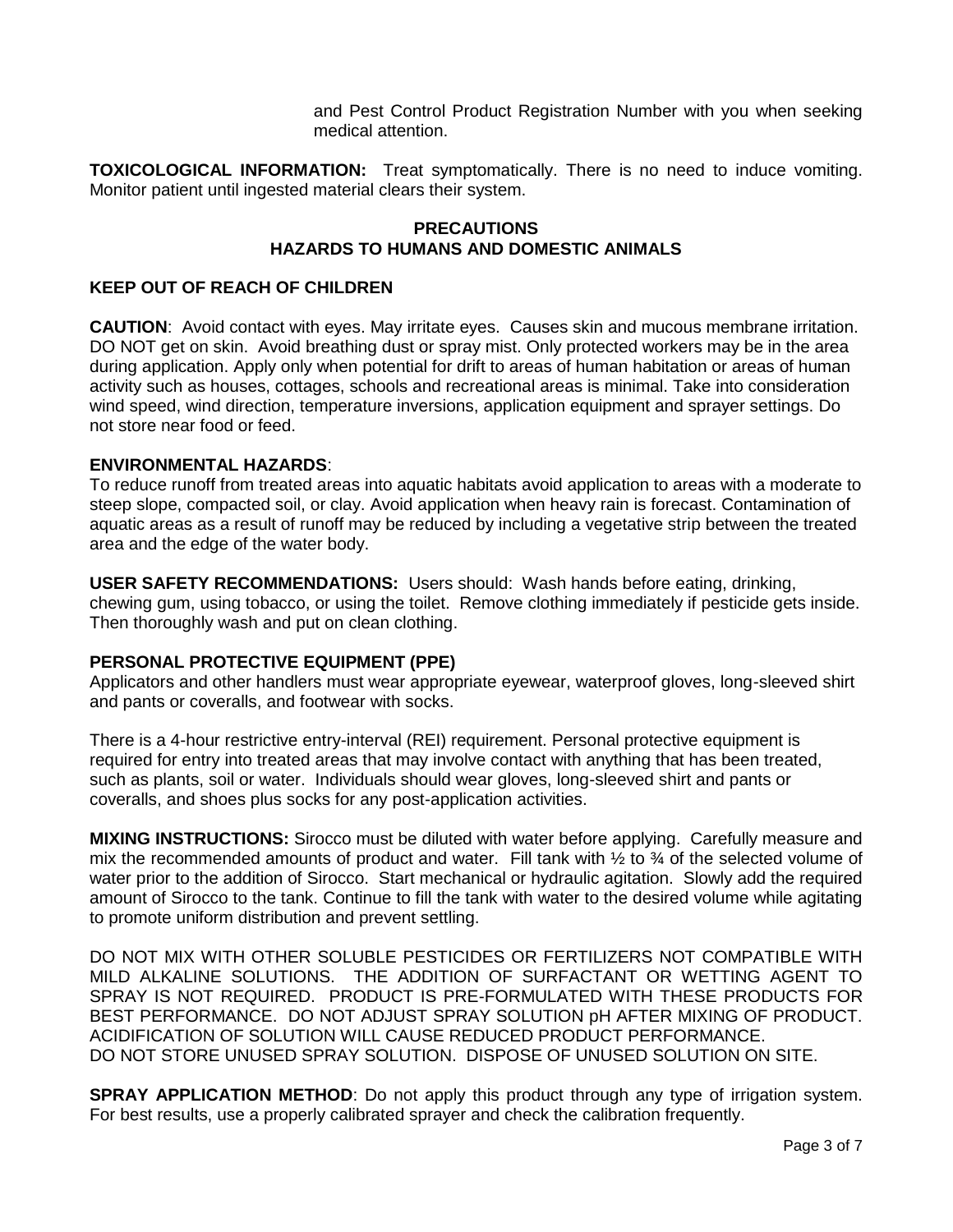**AGRICULTURAL APPLICATIONS:** Sirocco is recommended for the control/suppression of powdery mildew caused by: *Oidium lycopersicium* on tomato; *Leveillula taurica* on artichokes and sweet pepper; *Podosphaera xanthii*(syn.: *Phodosphaera fusca* and *Sphaerotheca fuliginea*) on cucumber and pumpkin grown in greenhouses; *Podosphaera clandestina* and *Podosphaera pannosa* (syn.: *Sphaerotheca pannosa*) on stone fruits (peach, nectarine, apricot, plum, prune); *Podosphaera spp.*  and *Erysiphe spp.* on field cucurbits; *Uncinula necator* on grapes; *Podosphaera macularis* (formerly *S. humuli*) on hops; *Sphaerotheca spp., Erysiphe spp., Podosphaera spp.* on greenhouse and field strawberries and herbs and spices, *Sphaerotheca* spp. on Cannabis (marihuana) that is produced commercially indoors. Sirocco is recommended for the suppression of grey mold caused by *Botrytis cinerea* in grapes and apple scab caused by *Venturia inaequalis.*

**ORNAMENTAL APPLICATIONS:** Sirocco is recommended for the control/suppression of powdery mildew caused by: *Oidium* sp. on African daisy and poinsettia; *Erysiphe polygoni* on hydrangea; *Golovinomyces cichoracearum* (syn. *Erysiphe cichoracearum*) on phlox and bee balm; *Microsphaera*  sp. on flowering dogwood; and for the suppression of Powdery mildew caused by: *Oidium* sp., *Erysiphe polygoni*, *Golovinomyces cichoracearum* (syn. *Erysiphe cichoracearum*, *Microsphaera* sp. and *Podosphaera pannosa* (syn.: *Sphaerotheca pannosa*) on outdoor bedding plants.

Not all bedding plants or varieties of bedding plants have been tested for phytotoxicity. It is recommended that a phytotoxicity test be conducted on a small group of representative plants before applying to a large number of plants. Sirocco may cause phytotoxicity on certain cultivars of hydrangea.

### **MAXIMUM NUMBER OF APPLICATIONS PER SEASON:** Ten (10)

**USE PATTERN**: Start application at first sign of disease or when conditions are conducive for disease development. Use adequate spray volume to obtain excellent coverage of foliage. Shorten the application interval after rainy weather or according to plant growth and disease pressure. The pre-harvest interval (PHI) is 0 days.

Post infection (apple): For apple scab, apply after rainfall or a prolonged period of moisture, when conditions are conducive for the disease development (infection). Apply after infection occurs before reaching 400 degree hours (Tbase: 0°C)

| <b>Crops</b>                    | <b>Disease</b>    | <b>Pathogens</b>                                                                                          | Rate<br>(kg/ha) | <b>Interval</b> | <b>Spray</b><br>volume<br>(L/ha) | Level       |  |
|---------------------------------|-------------------|-----------------------------------------------------------------------------------------------------------|-----------------|-----------------|----------------------------------|-------------|--|
| <b>Greenhouse Vegetables</b>    |                   |                                                                                                           |                 |                 |                                  |             |  |
| Cucumber<br><b>Sweet Pepper</b> | Powdery<br>mildew | Podosphaera<br>xanthii<br>(syn. Podosphaera<br>fusca and<br>Sphaerotheca fuliginea)<br>Leveillula taurica | 5.6             | 7               | $1000 -$<br>2000                 | Control     |  |
| Tomato                          |                   | Oidium lycopersicium                                                                                      |                 |                 |                                  |             |  |
| Pumpkin                         | Powdery<br>mildew | Podosphaera xanthii<br>(syn. Podosphaera<br><i>fusca</i> and<br>Sphaerotheca fuliginea)                   | 5.6             | 7               | 1000                             | Suppression |  |
| <b>Greenhouse Ornamentals</b>   |                   |                                                                                                           |                 |                 |                                  |             |  |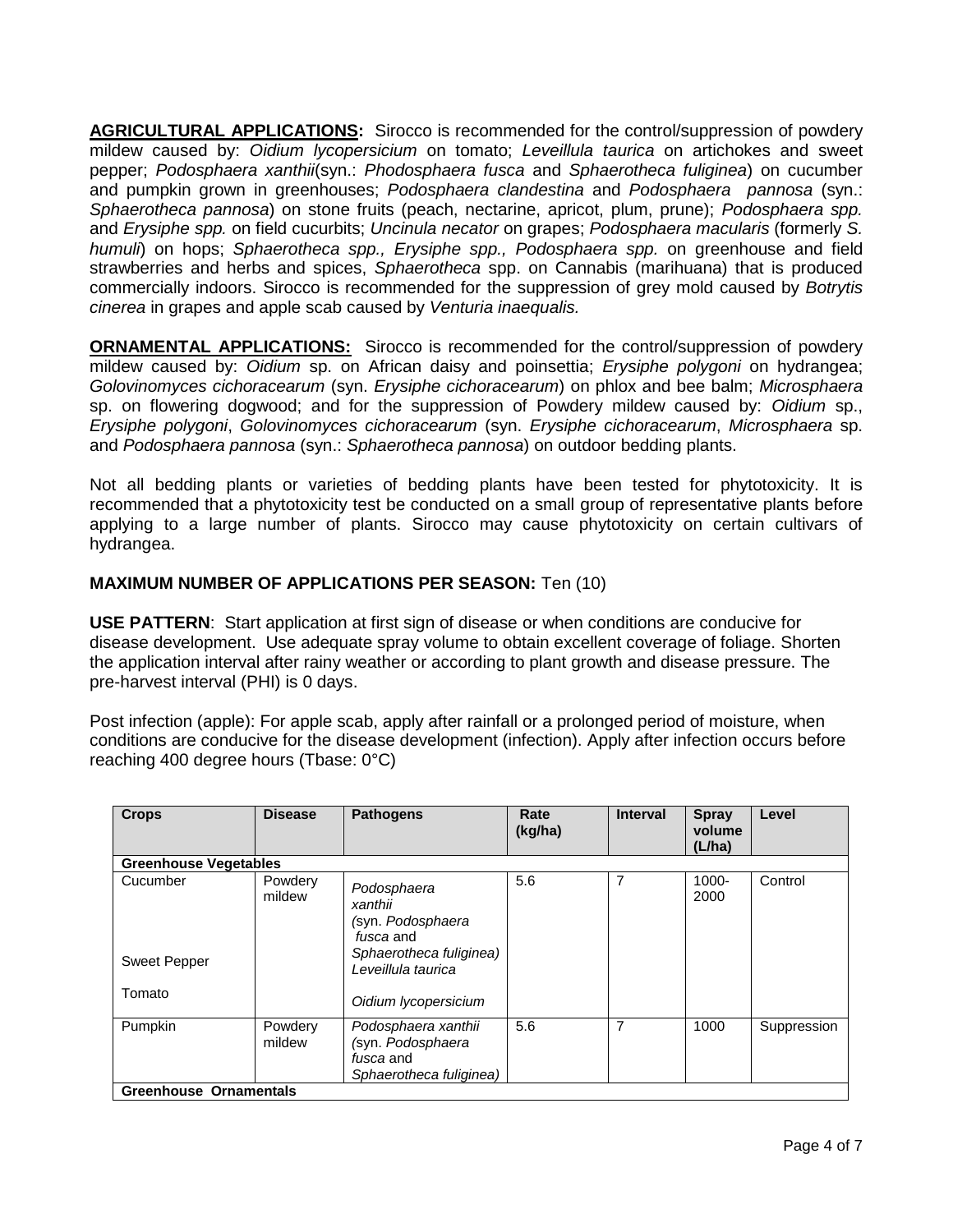| <b>Flowering Dogwood</b>                           | Powdery<br>mildew | Microsphaera sp.                                                  | 5.6              | $7 - 14$ | 1000 | Control     |
|----------------------------------------------------|-------------------|-------------------------------------------------------------------|------------------|----------|------|-------------|
| Bee Balm                                           |                   | Golovinomyces<br>cichoracearum (syn.<br>Erysiphecichoracearum     | 5.6              |          |      | Control     |
| African daisy                                      |                   | Oidium sp.                                                        | $2.8 - 5.6$      |          |      | Control     |
| Hydrangea                                          |                   | Erysiphe polygoni                                                 | 5.6              |          |      | Control     |
| Poinsettia                                         |                   | Oidium sp.                                                        | 5.6              |          |      | Control     |
| Phlox                                              |                   | Golovinomyces<br>cichoracearum (syn.<br>Erysiphecichoracearum     | $2.8 - 5.6$      |          |      | Suppression |
| Field Bedding Plants Including but not limited to: |                   |                                                                   |                  |          |      |             |
| <b>Flowering Dogwood</b>                           | Powdery<br>mildew | Microsphaera sp.,                                                 | $2.8 - 5.6$      | $7 - 14$ | 1000 | Suppression |
| Bee Balm                                           |                   |                                                                   |                  |          |      |             |
| African daisy                                      |                   | Golovinmyces<br>cichoracearum (syn.<br>Erysiphe<br>cichoracearum) |                  |          |      |             |
| Hydrangea                                          |                   | Oidium sp.<br>Erysiphe polygoni,                                  |                  |          |      |             |
| Poinsettia                                         |                   | Oidium sp.                                                        |                  |          |      |             |
| Phlox                                              |                   | Golovinmyces<br>cichoracearum (syn.<br>Erysiphe<br>cichoracearum) |                  |          |      |             |
| Rose                                               |                   | Podosphaera pannosa<br>(syn. Spaerotheca<br>pannosa)              |                  |          |      |             |
| <b>Grapes</b>                                      | Powdery<br>mildew | Uncinula necator                                                  | $\overline{2.8}$ | $7 - 14$ | 500  | Control     |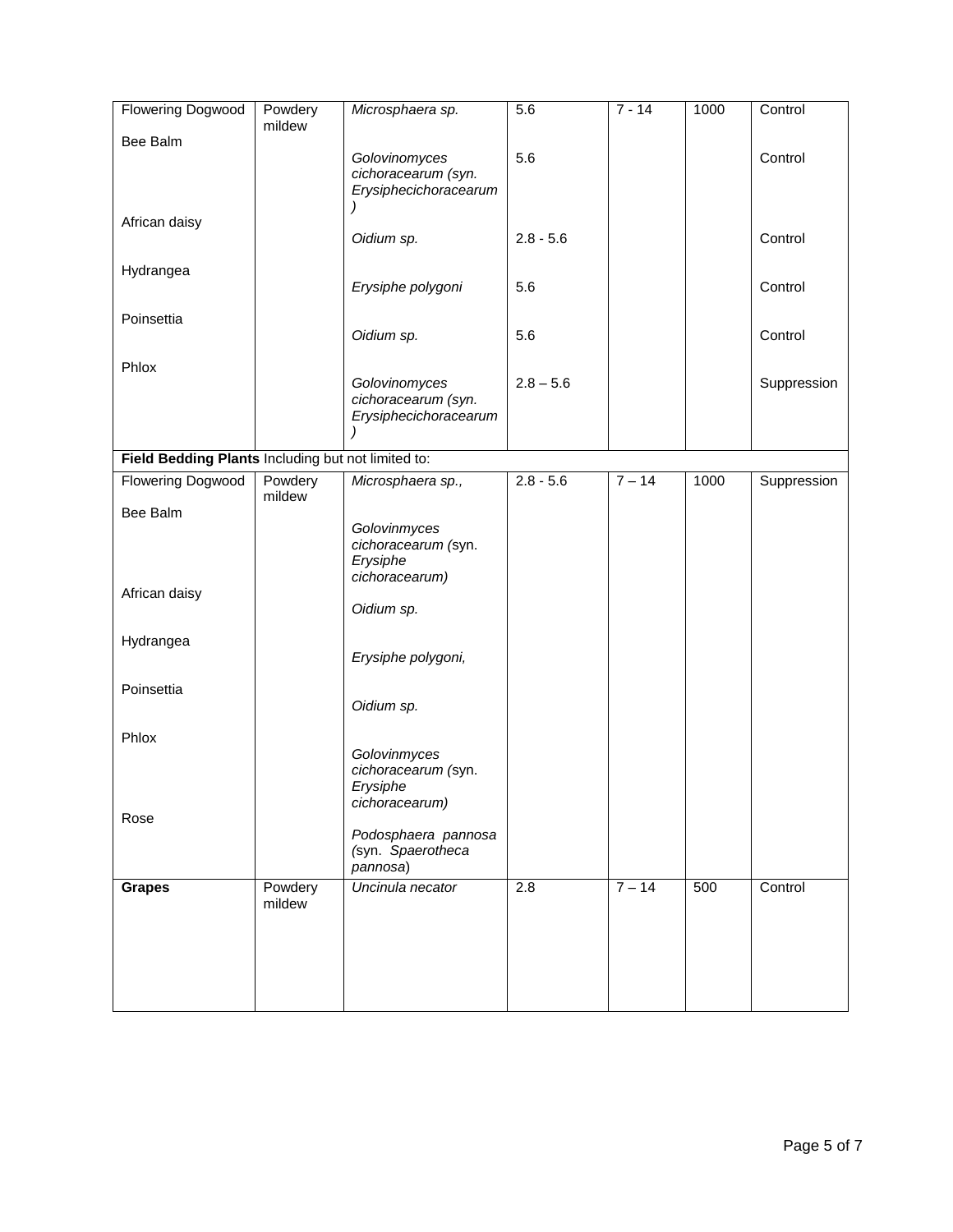|                                                                        |                                   |                                                                                     | 5.6                                                                                                                                                                           | $7 - 14$                              | 1000                         | Control     |
|------------------------------------------------------------------------|-----------------------------------|-------------------------------------------------------------------------------------|-------------------------------------------------------------------------------------------------------------------------------------------------------------------------------|---------------------------------------|------------------------------|-------------|
|                                                                        | Grey mold                         | Botrytis cinerea                                                                    | 2.8                                                                                                                                                                           | $7 - 14$                              | 500                          | Suppression |
|                                                                        |                                   |                                                                                     | 5.6                                                                                                                                                                           | $7 - 14$                              | 1000                         | Suppression |
| <b>Field Cucurbits</b>                                                 | Powdery<br>mildew                 | Podosphaera spp.,<br>Erysiphe spp.                                                  | 5.6                                                                                                                                                                           | $7 - 10$                              | 1000                         | Suppression |
| <b>Field Artichokes</b>                                                | Powdery<br>mildew                 | Leveillula taurica,<br>Erysiphe<br>cichoracearum                                    | $2.8 - 5.6$                                                                                                                                                                   | $7 - 14$                              | 1000                         | Control     |
| <b>Field Peppers</b>                                                   | Powdery<br>mildew                 | Leveillula taurica                                                                  | $2.8 - 5.6$                                                                                                                                                                   | $\overline{7}$                        | 1000                         | Control     |
| <b>Stone Fruits</b>                                                    | Powdery<br>mildew                 | Podosphaera<br>clandestine,<br>Podosphaera pannosa<br>(syn. Spaerotheca<br>pannosa) | $2.8 - 5.6$                                                                                                                                                                   | $7 - 14$                              | 1000                         | Suppression |
| <b>Hops</b>                                                            | Powdery<br>mildew                 | Podosphaera macularis                                                               | $2.8 - 5.6$                                                                                                                                                                   | $7 - 14$                              | $500 -$<br>1000              | Suppression |
| <b>Cannabis</b><br>(marihuana)<br>produced<br>commercially<br>indoors) | Powdery<br>mildew                 | Sphaerotheca<br>macularis                                                           | $2.8 - 5.6$                                                                                                                                                                   | $7 - 14$                              | 1000                         | Suppression |
| Greenhouse and<br><b>Field Strawberries</b>                            | Powdery<br>mildew                 | Sphaerotheca<br>macularis                                                           | $2.8 - 5.6$                                                                                                                                                                   | $7 - 14$                              | 1000                         | Suppression |
| Greenhouse and<br>field<br>Herbs and Spices <sup>1</sup>               | Powdery<br>$m$ ildew <sup>2</sup> | Sphaerotheca spp.,<br>Erysiphe spp.,<br>Podosphaera spp.                            | $2.8 - 5.6$                                                                                                                                                                   | $7 - 14$                              | 1000                         | Suppression |
| <b>Apple trees</b>                                                     | Scab                              | Venturia inaequalis                                                                 | 2.35 Use<br>under<br>conditions of<br>low disease<br>pressure only.<br>560 gr in<br>100 L of<br>water<br>Use Sirocco<br>at 0.5 kg/ha<br>in tank mix<br>with Buran at<br>9L/ha | After<br>infection<br>up to 400<br>DH | 500<br>500 to<br>1000<br>500 | Suppression |

 $\frac{1}{4}$ angelica, anise, balm, basil, borage, burnet, chamomile, caraway, black caraway, catnip, celery seed, chervil, chive, Chinese chive, clary, coriander, costmary, cilantro, cumin, dill, fennel, Florence fennel, fenugreek, horehound, hyssop, juniper berry, lavender, lemongrass, lovage, marigold, marjoram, mustard, nasturtium, parsley, pennyroyal, poppy, rosemary, rue, saffron, sage, savory (summer, winter), sweet bay (bayleaf), tansy, tarragon, thyme, woodruff, wormwood

<sup>2</sup>Herbs and herb varieties may vary in their tolerance to pest control products, including Sirocco. Since not all herbs and herb varieties have been tested for tolerance to Sirocco, first use of Sirocco should be limited to a small area of each variety to confirm tolerance prior to adoption as a general